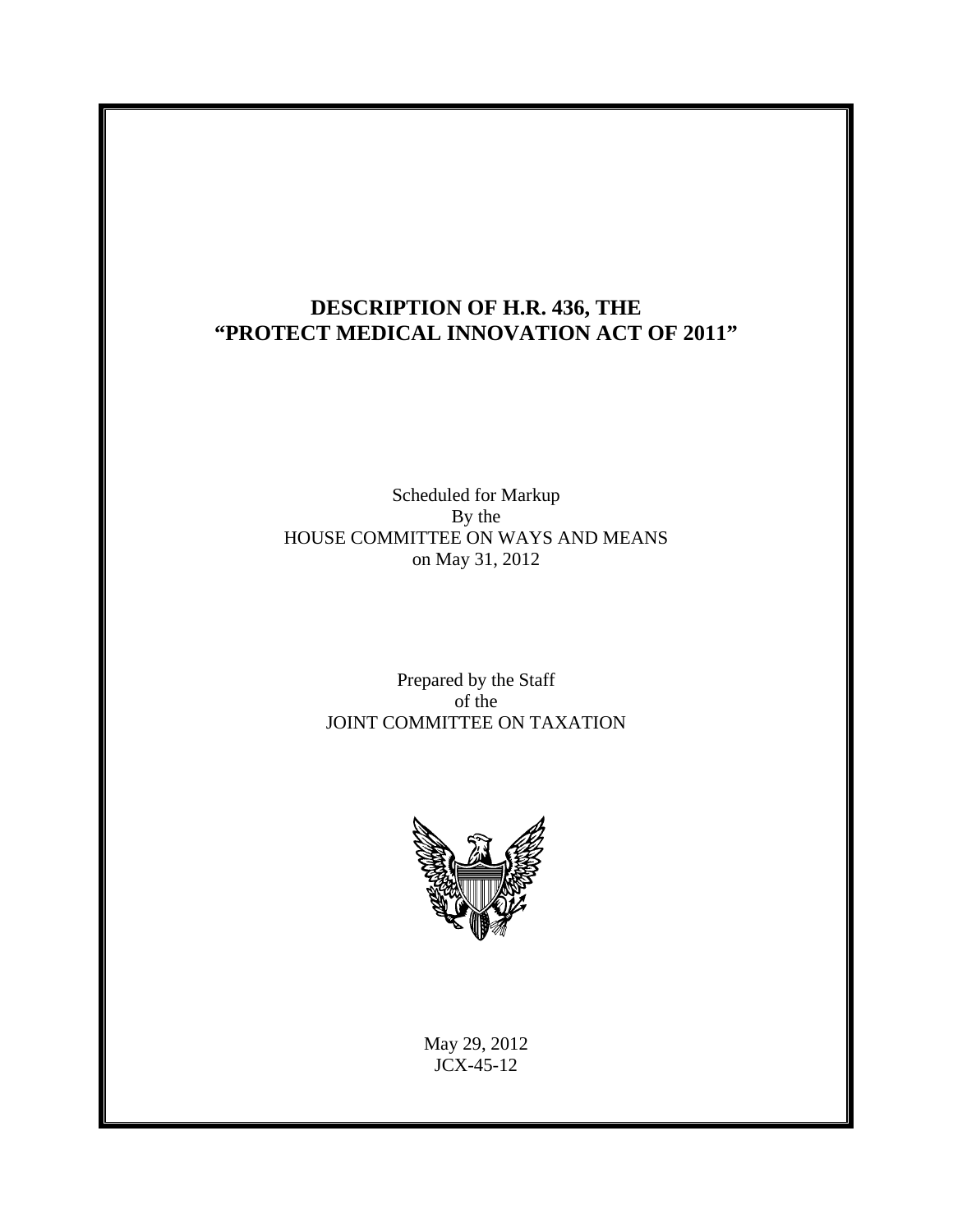## **CONTENTS**

### Page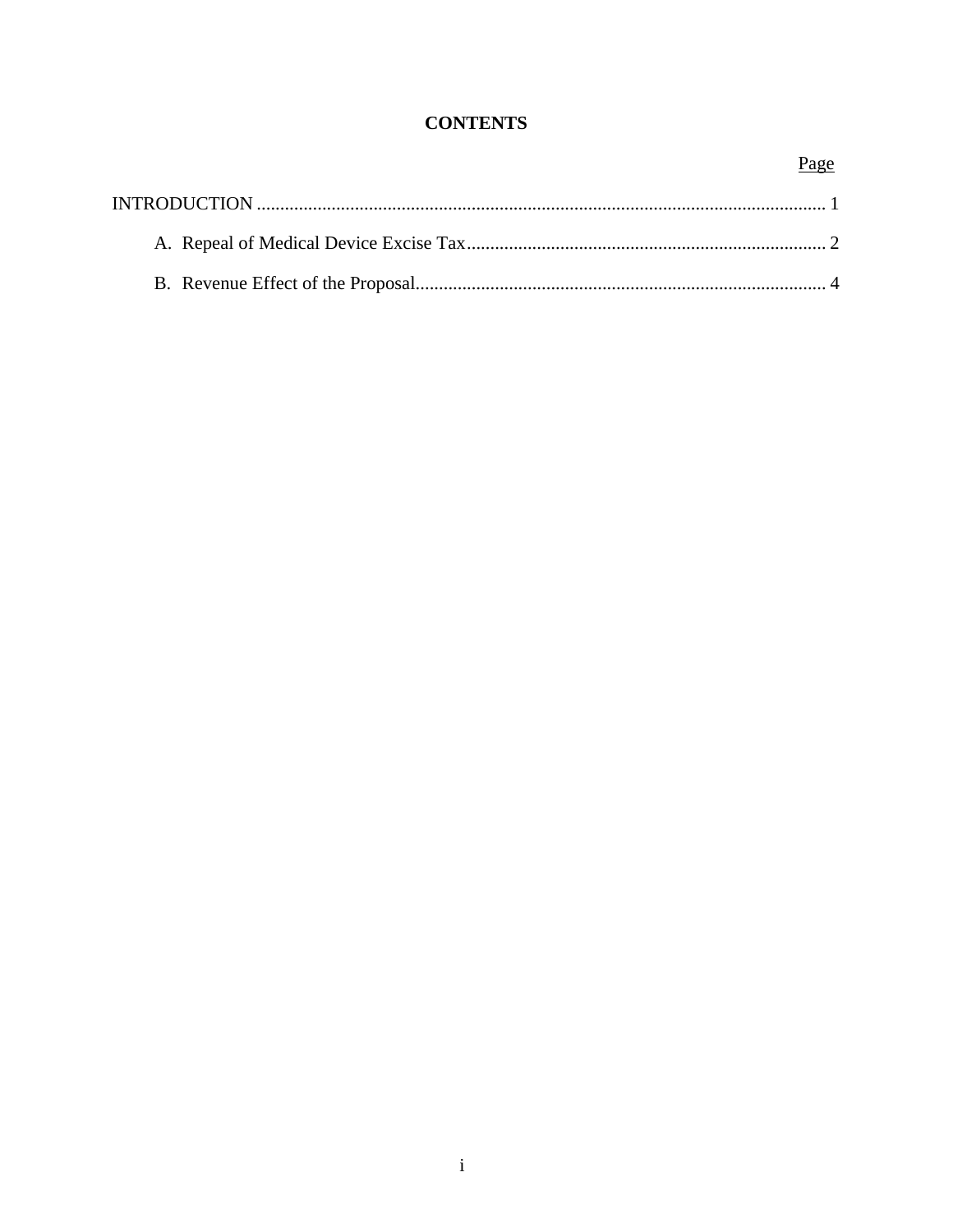#### **INTRODUCTION**

The House Committee on Ways and Means has scheduled a markup on May 31, 2012, of H.R. 436, the "Protect Medical Innovation Act of 2011," a bill to amend the Internal Revenue Code of 1986 to repeal the medical device excise tax.<sup>1</sup> This document,<sup>2</sup> prepared by the staff of the Joint Committee on Taxation, describes the provisions of the bill.

<u>.</u>

<sup>&</sup>lt;sup>1</sup> Unless otherwise stated, all section references are to the Internal Revenue Code of 1986, as amended.

<sup>2</sup> This document may be cited as follows: Joint Committee on Taxation, *Description of H.R. 436, the "Protect Medical Innovation Act of 2011"* (JCX-45-12), May 29, 2012. This document can also be found on the internet at www.jct.gov.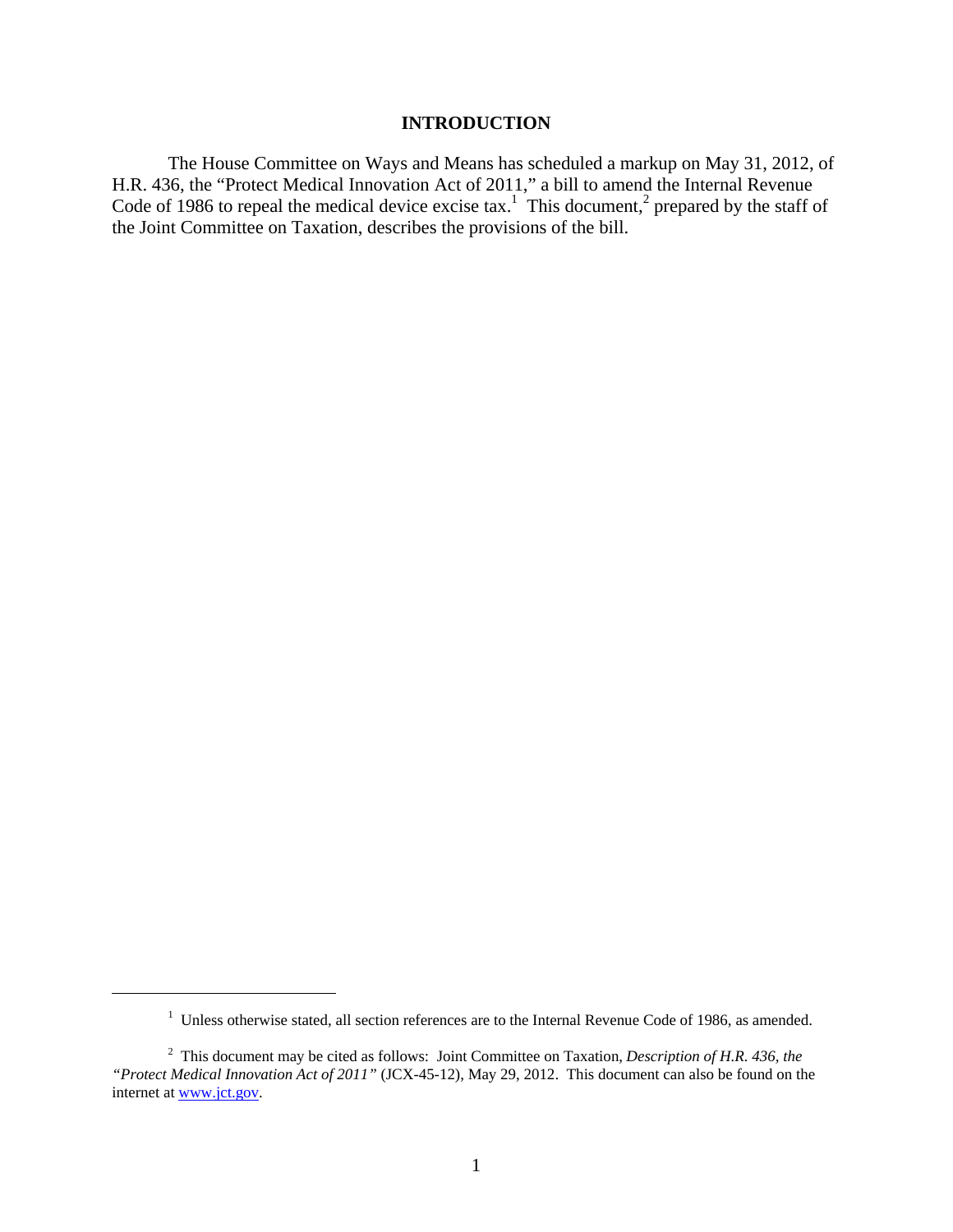#### **A. Repeal of Medical Device Excise Tax**

#### **Present Law**

Effective for sales after December 31, 2012, a tax equal to 2.3 percent of the sale price is imposed on the sale of any taxable medical device by the manufacturer, producer, or importer of such device.<sup>3</sup> A taxable medical device is any device, as defined in section 201(h) of the Federal Food, Drug, and Cosmetic Act,<sup>4</sup> intended for humans. Proposed regulations further define a medical device as one that is listed by the Food and Drug Administration ("FDA") under section 510(j) of the Federal Food, Drug, and Cosmetic Act and 21 C.F.R. Part 807, pursuant to FDA requirements.<sup>5</sup>

The excise tax does not apply to eyeglasses, contact lenses, hearing aids, and any other medical device determined by the Secretary to be of a type that is generally purchased by the general public at retail for individual use ("retail exemption"). Proposed regulations provide guidance on the types of devices that are exempt under the retail exemption. A device is exempt under these provisions if: (1) it is regularly available for purchase and use by individual consumers who are not medical professionals; and (2) the design of the device demonstrates that it is not primarily intended for use in a medical institution or office or by a medical professional.<sup>6</sup> Additionally, the proposed regulations provide certain safe harbors for devices eligible for the retail exemption.<sup>7</sup>

The medical device excise tax is generally subject to the rules applicable to other manufacturers excise taxes. These rules include certain general manufacturers excise tax exemptions including the exemption for sales for use by the purchaser for further manufacture (or for resale to a second purchaser in further manufacture) or for export (or for resale to a

<sup>5</sup> Prop. Treas. Reg. sec. 48.4191-2(a). The proposed regulations also include devices that should have been listed as a device with the FDA as of the date the FDA notifies the manufacturer or importer that corrective action with respect to listing is required.

 $6$  Prop. Treas. Reg. sec.  $48.4191 - 2(b)(2)$ .

<sup>7</sup> Prop. Treas. Reg. sec.  $48.4191-2(b)(2)(iii)$ . The safe harbor includes devices that are described as overthe-counter devices in relevant FDA classification headings as well as certain FDA device classifications listed in the proposed regulations.

 <sup>3</sup>  $3$  Sec. 4191.

<sup>&</sup>lt;sup>4</sup> 21 U.S.C. sec. 321. Section 201(h) defines device as an instrument, apparatus, implement, machine, contrivance, implant, in vitro reagent, or other similar or related article, including any component, part, or accessory, which is (1) recognized in the official National Formulary, or the United States Pharmacopeia, or any supplement to them, (2) intended for use in the diagnosis of disease or other conditions, or in the cure, mitigation, treatment, or prevention of disease, in man or other animals, or (3) intended to affect the structure or any function of the body of man or other animals, and which does not achieve its primary intended purposes through chemical action within or on the body of man or other animals and which is not dependent upon being metabolized for the achievement of its primary intended purposes.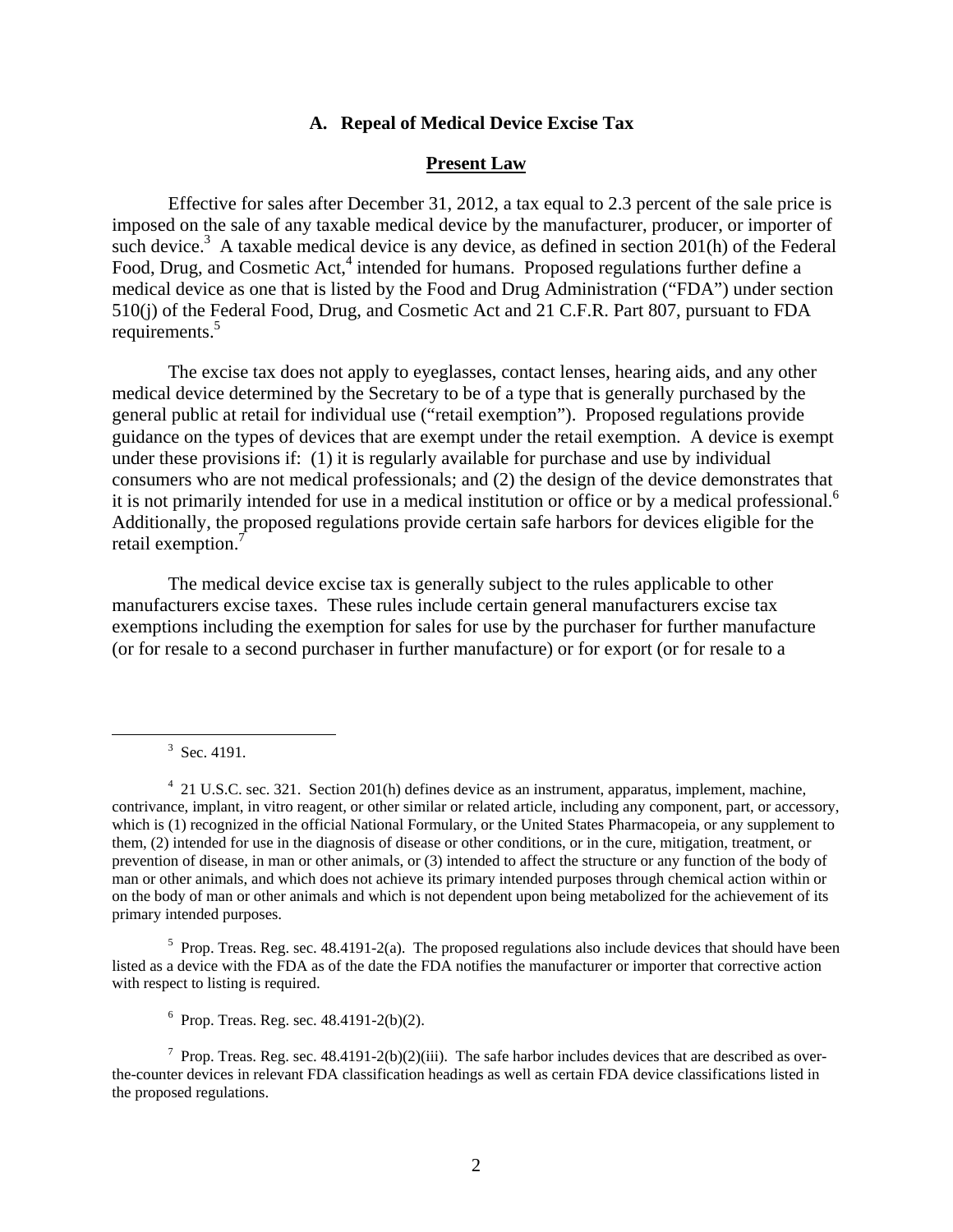second purchaser for export). $8$  If a medical device is sold free of tax for resale to a second purchaser for further manufacture or for export, the exemption does not apply unless, within the six-month period beginning on the date of sale by the manufacturer, the manufacturer receives proof that the medical device has been exported or resold for use in further manufacturing.<sup>9</sup> In general, the exemption does not apply unless the manufacturer, the first purchaser, and the second purchaser are registered with the Secretary of the Treasury. Foreign purchasers of articles sold or resold for export are exempt from the registration requirement.

Proposed regulations provide guidance related to the sale of medical devices for use in kits. Under the proposed regulations, the kit itself is a taxable medical device if the kit is listed as a device with the FDA pursuant to FDA requirements.10 The process of producing or assembling a kit that is a taxable device constitutes further manufacture under the proposed regulations.

The lease of a medical device is generally considered to be a sale of such device.<sup>11</sup> Special rules apply for the imposition of tax to each lease payment. The use of a medical device subject to tax by manufacturers, producers, or importers of such device, is treated as a sale for the purpose of imposition of excise taxes.<sup>12</sup>

There are also rules for determining the price of a medical device on which the excise tax is imposed.<sup>13</sup> These rules provide for  $(1)$  the inclusion of containers, packaging, and certain transportation charges in the price, (2) determining a constructive sales price if a medical device is sold for less than the fair market price, and (3) determining the tax due in the case of partial payments or installment sales.

#### **Description of Proposal**

The proposal repeals the medical device excise tax.

#### **Effective Date**

The proposal is effective on the date of enactment.

 $9$  Sec. 4221(b).

- $10$  Prop. Treas. Reg. sec. 48.4221-2(b)(3).
- $11$  Sec. 4217(a).
- <sup>12</sup> Sec. 4218.
- <sup>13</sup> Sec. 4216.

 $\frac{1}{8}$  $8\text{ Sec. } 4221(a)$ . Other general manufacturers excise tax exemptions (*i.e.*, the exemption for sales to vessels or aircraft, to a State or local government, to a nonprofit educational organization, or to a qualified blood collector organization) do not apply to the medical device excise tax.